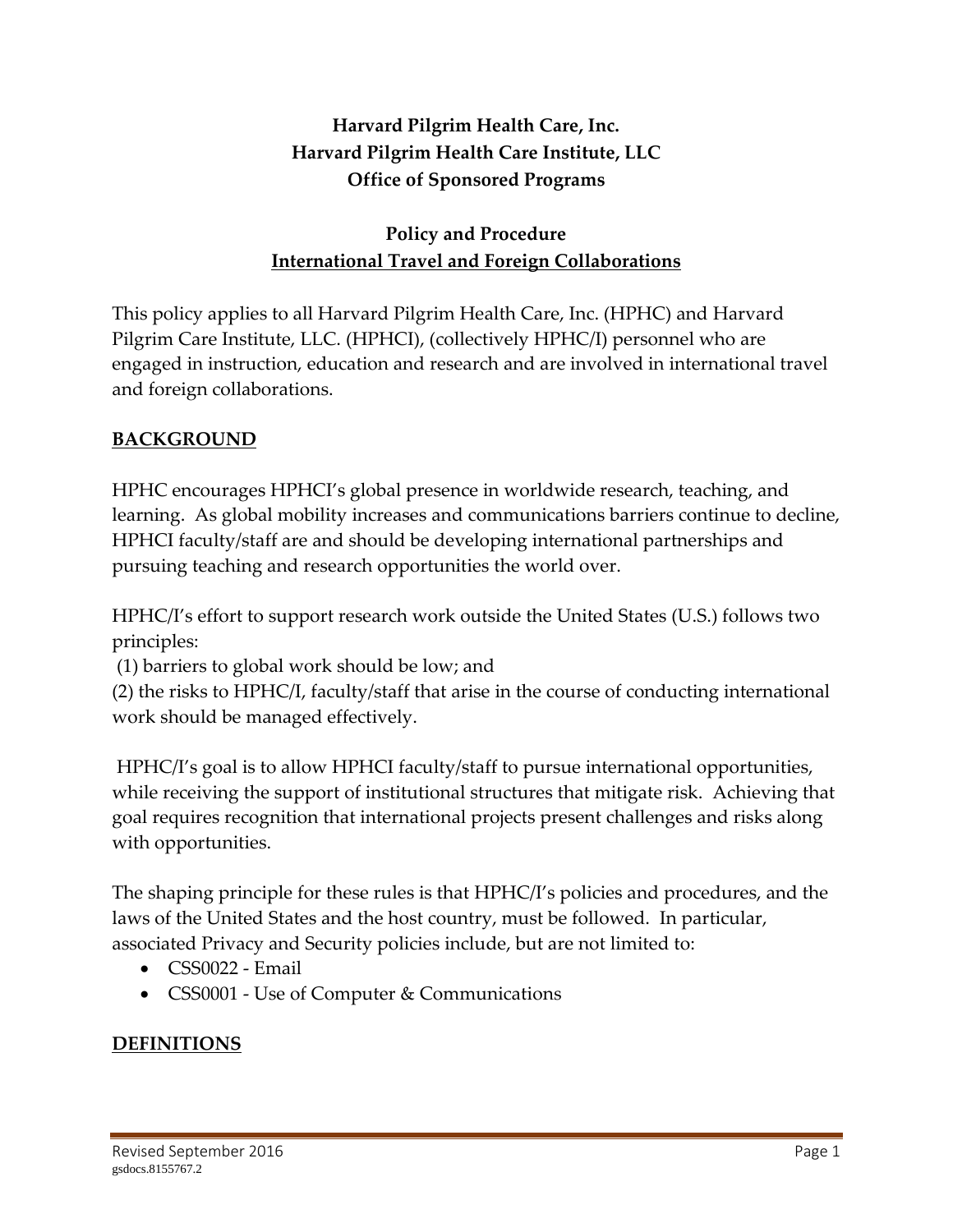Bribe - Money or some other benefit given to a person in power, especially a public official, in an effort to cause the person to take a particular action.

Remuneration – Payment received for rendering services, can be in cash or in kind. Examples: rent free accommodations, telephone expense reimbursement.

# **POLICY**

All international travel and foreign collaborations require the standard HPHC/I review and approval of the Director of the Office of Sponsored Programs (OSP) and the Institutional Review Board (IRB) where human subjects research is involved.

Faculty/staff wishing to engage in foreign travel in connection with an HPHC/I contractual undertaking, must notify their OSP grants manager for review to flag particular issues that may arise based upon the destination and work to be performed.

When conducting research in other countries, Principle Investigators (PIs) still need to obtain approval from HPHC's IRB when conducting research with humans. Any research conducted outside the U.S., must be in conducted in accordance with the applicable international laws relating to the conduct of human subjects research in that locality. Even unpaid consultations with foreign collaborators who are engaged in human subjects research requires HPHC IRB review if the HPHC/I researcher expects to be an author on any paper that results from the research or receives any information that would identify a human subject. Often it is also necessary to secure the approval of a local foreign IRB or research ethics committee.

Faculty/staff also should note that as part of their human subjects research obligation for studies conducted among populations with Limited English Proficiency ("LEP"), they must assure adequate informed consent from LEP subjects, consistent with the terms of approval from the HPHC IRB and any local IRB.

## EXPORT AND FINANCIAL CONTROL

Faculty/staff must comply with foreign legal requirements relating to imports and exports from foreign jurisdictions. Many countries require a license or permit to import items, and a license or permit to export items, such as human and non-human biospecimens, identified data (i.e., data that identifies individuals), and art and/or antiquities. Faculty/ staff should anticipate restrictions in this regard when planning an international project and seek advice from OSP on complying with relevant host country laws and customs, HPHC/I policies and procedures, and/or U.S. law.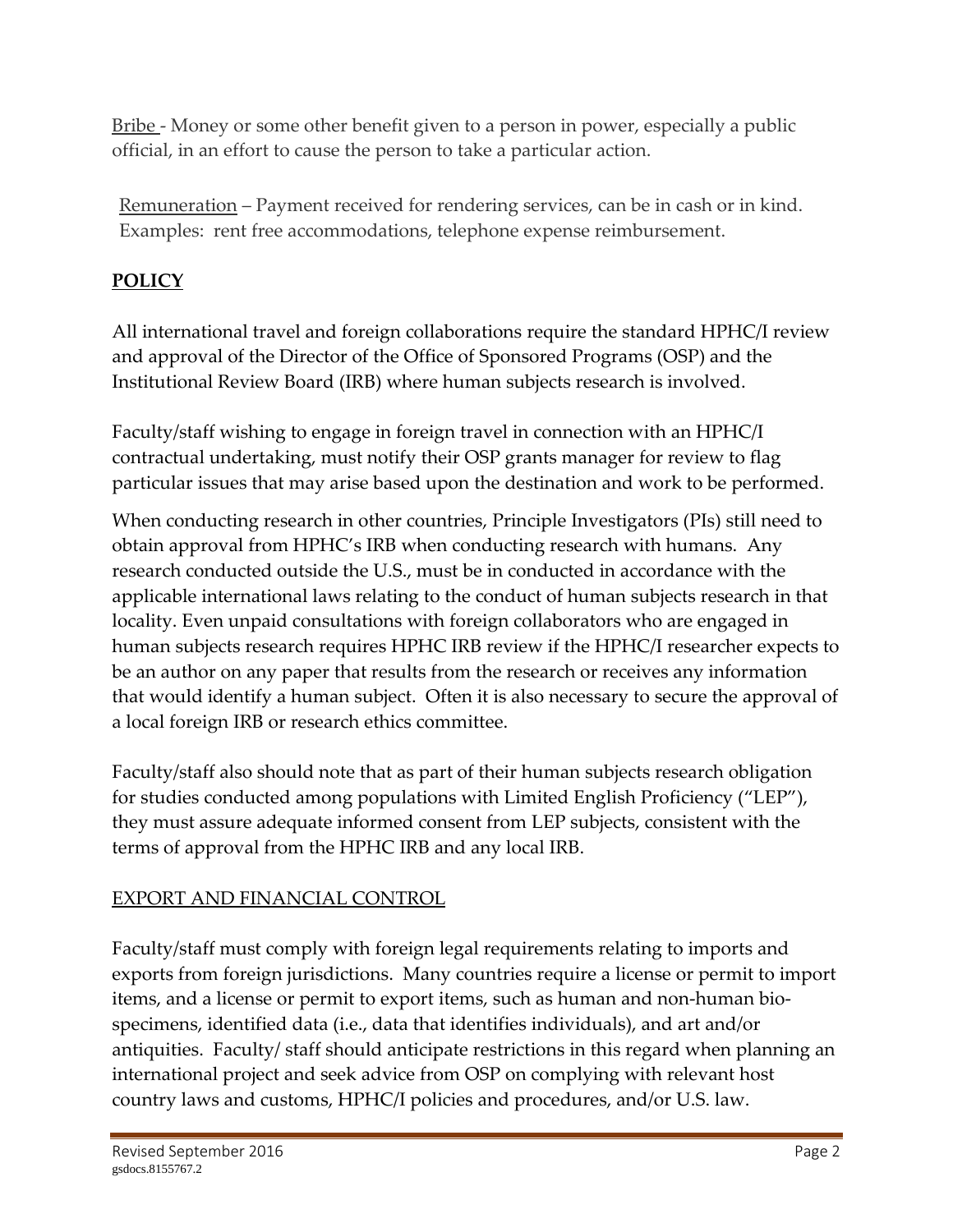Faculty/staff are also encouraged to seek advice from the foreign collaborating institutions, which may have information on local import and export licensing requirements. Even inadvertent violations of legal requirements can have serious consequences, including criminal prosecution, imperiled ability to use exported materials and objects for research and publication, and damage the reputation of faculty/staff and HPHC/I.

Faculty/staff must also abide by U.S. export control laws and regulations and by sanction programs enforced by the U.S. Treasury Department's Office of Foreign Assets Control (OFAC). U.S. law prohibits the export to specific countries of certain items and technologies, including some seemingly ordinary items that could have a military orientation that triggers higher level controls; and also prohibits a broad range of interactions with certain individuals, entities, and countries, including initial export of items from the U.S., re-export of items, sharing non-public information at an international conference, conducting research in a particular country, engaging in an international collaboration, or shipping to another country equipment, materials, or other items necessary for research (often including common items such as laptops, cell phones, personal digital assistants (PDAs) and other mobile electronic devices). All subrecipients and vendors must be vetted through OSP prior to incurring any payment liability. HPHC/I cannot pay directly for goods or services without a proper invoice.

For example, HPHC/I faculty/staff considering the purchase of capital equipment or supplies the value of which exceeds \$3,000 need to comply with Federal law which requires that for equipment and supplies that exceed \$3,000 in value, there must be a procurement process that secures at least three competing bids from potential vendors.

HPHC/I faculty/staff should not pay local labor in cash, or pay cash for local procurement of supplies or equipment, unless it is unavoidable and has been approved in advance by OSP. Managing large sums of cash when abroad may entail a personal security risk, and may violate U.S. or other national currency regulations.

For example, it is illegal to carry more than \$10,000 in cash or cash equivalents (e.g., traveler's checks) across U.S. borders without declaring the funds in a customs declaration.

Federal law governing use of federal funds, as well as good business practices, require that faculty/staff exercise a high degree of diligence in selecting collaborators in research and other projects abroad, whether they are secured through subcontract or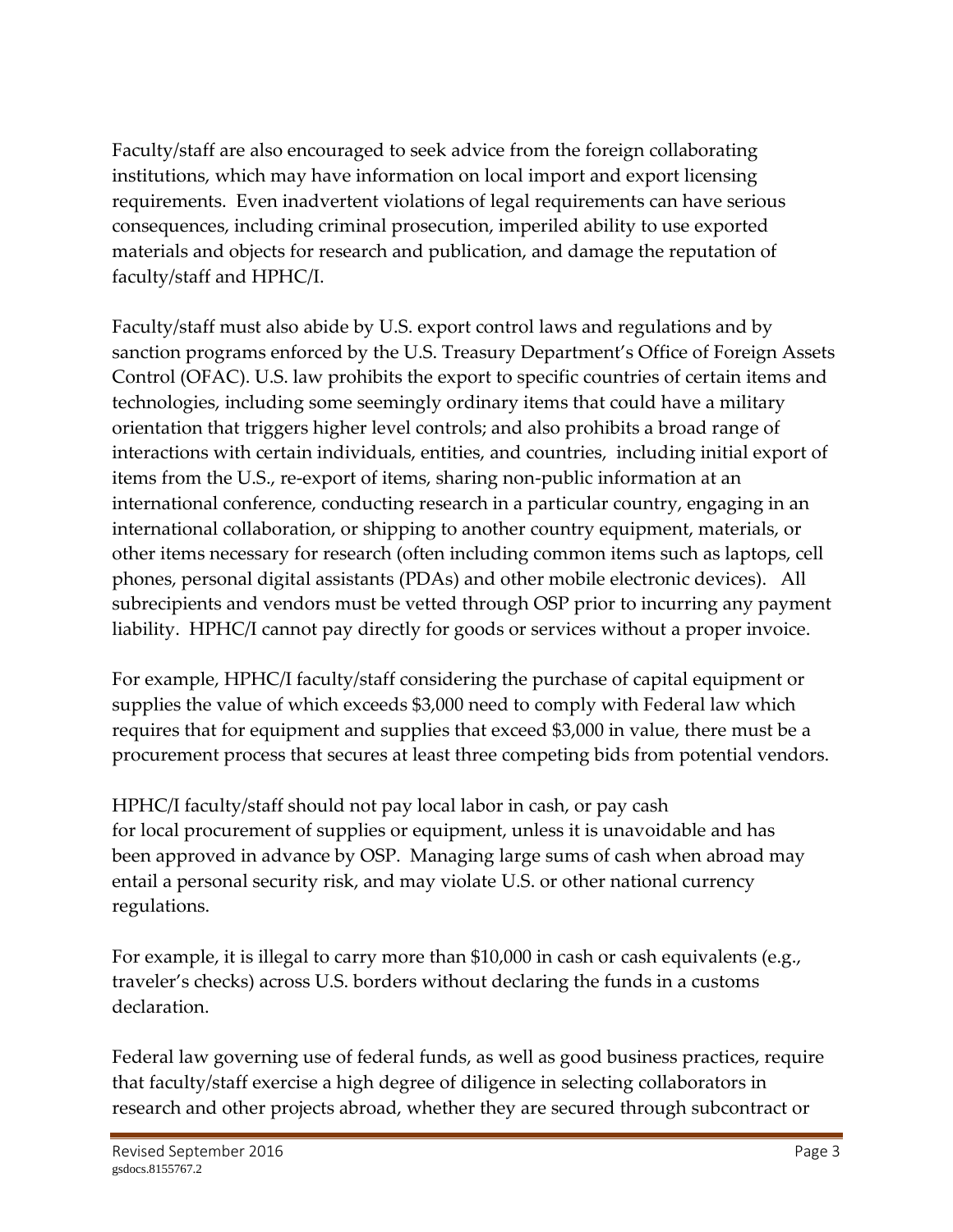vendor agreements. A casual acquaintance with a potential collaborator, or choosing a collaborator or subcontractor based on reputation alone, is not sufficient to discharge this obligation. OSP will conduct the reviews of subcontractors and vendors required by Federal Subrecipient Monitoring regulations when the work of licensed professionals is called for by a project. OSP will obtain proof of local professional licensure and of the institutional appointments of collaborator and will establish that the administrative and financial infrastructure supporting a collaborator is adequate. For example, a faculty member should not propose as a collaborator a professional who is employed by an institution that, if made a subcontractor, has inadequate resources to track time and effort of project staff, or satisfy financial reporting and procurement requirements.

The U.S. Foreign Corrupt Practices Act (FCPA) forbids payments to government officials for assistance in conducting business. Under no circumstances may HPHC/I and faculty/staff offer bribes, "pay-offs" or "kickbacks" in attempts to influence officials of foreign governments or institutions. Offering or paying bribes or remuneration in any form to an official of another government to influence them to do what they may not otherwise do is in many instances illegal under the laws of the U.S. and other nations.

For example, rent-free accommodations could be considered remuneration. If approached by an official soliciting a bribe or payment of any kind that is not covered by a HPHC/I approved contractual commitment, HPHC/I faculty/staff should politely decline. If pressed and if, for example, personal safety is at issue, they should exercise good judgment to remain safe and as soon as possible, immediately report to OSP the circumstances of the solicitation and any payment.

Only the Director of OSP is authorized to sign sponsored research agreements, agreements with foreign governments, provincial officials, municipal, or parastatal officials (working with the government in an unofficial capacity) whose company or organization is owned by a country's government, or subcontractors, vendors or landlords on HPHC behalf. No faculty/staff have the authority to sign contracts, agreements or any other documents intended to bind or obligate HPHC.

HPHC/I faculty/staff are discouraged from practicing licensed professions abroad, such as medicine, nursing, pharmacy, laboratory science or law. If HPHC/I faculty/staff intend to practice a profession abroad, they must not do so without first obtaining local licensure or certification. Practicing any profession without local licensure or certification can, in most countries, be grounds for prosecution, and also carries with it a risk of uninsured liability for malpractice.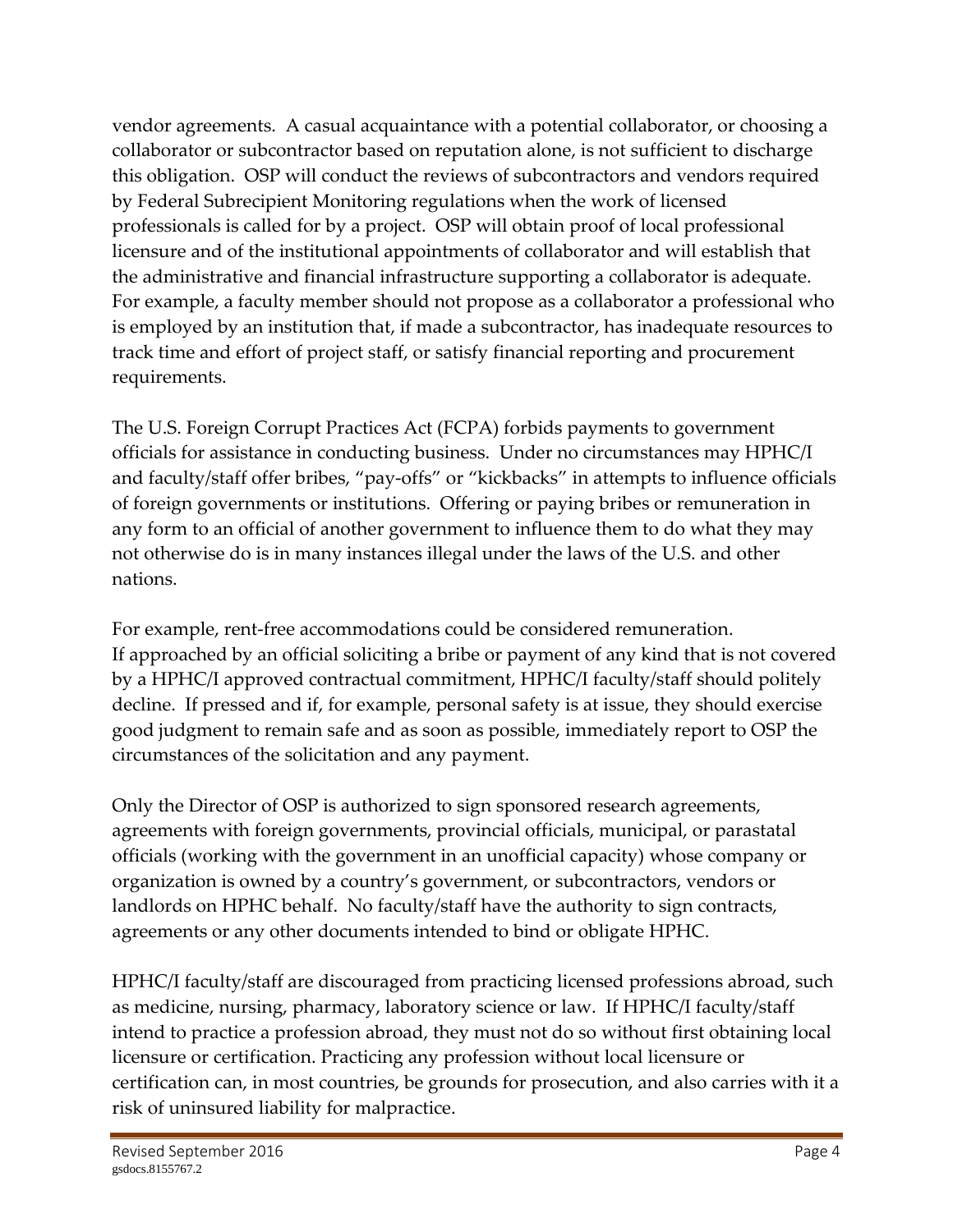HPHC/I faculty/staff also should consult the Director of OSP to obtain guidance on obtaining professional malpractice coverage, if it is available. If the planned professional practice involves any direct patient care or other medical interventions with patients or research subjects, or if a HPHC/I project will directly support clinical care of patients that is delivered by a subcontractor or vendor, this must be disclosed to HPHC/I explicitly in project descriptions, grant applications and research protocols, and approved by the HPHC/I OSP.

HPHC/I faculty/staff should enter and remain in foreign jurisdictions only with appropriate visas. A visa is official permission from a country for you to visit. It is usually a stamp in your passport but is sometimes a piece of paper or electronic document that states how long you are allowed to stay in that country. A visa is always required for travel unless the country to be visited offers a "visa waiver" for short-term stays (e.g., U.S. citizens do not need a visa to visit Canada for fewer than 180 days, though they may need one if their purpose is to study or work); visa waiver eligibility depends on the traveler's country of citizenship. Research, studies, conferences, or business meetings may necessitate a business visa (or a more specialized visa such as a research visa) rather than a tourist visa.

Consult with the Embassy or Consulate for guidance on securing a visa before departure from the U.S., and the appropriate visas for these purposes. It is important to consider the visa laws and historical practices of a country in which a project or program is sited, and to do so well in advance of travel to that jurisdiction so that these issues can be anticipated and resolved in non-urgent circumstances.

## **ELECTRONIC DEVICE SAFETY**

While you are in another country, unless you are required to perform a particular job function to support HPHC business, you should avoid taking any HPHC electronic devices, including but not limited to mobile phones, laptops, personal digital assistants (PDAs), thumb drives and other electronic devices (collectively, "electronic devices"). If you do need to take your mobile electronic device, HPHC's Office of Information Security (OIS) has compiled the following information and tips to assist in safe use of your mobile electronic device when traveling abroad.

Additional guidance from the National Counterintelligence and Security Center (NCSC) of the U.S. Office of the Director of National Intelligence is included below for those traveling overseas with electronic devices: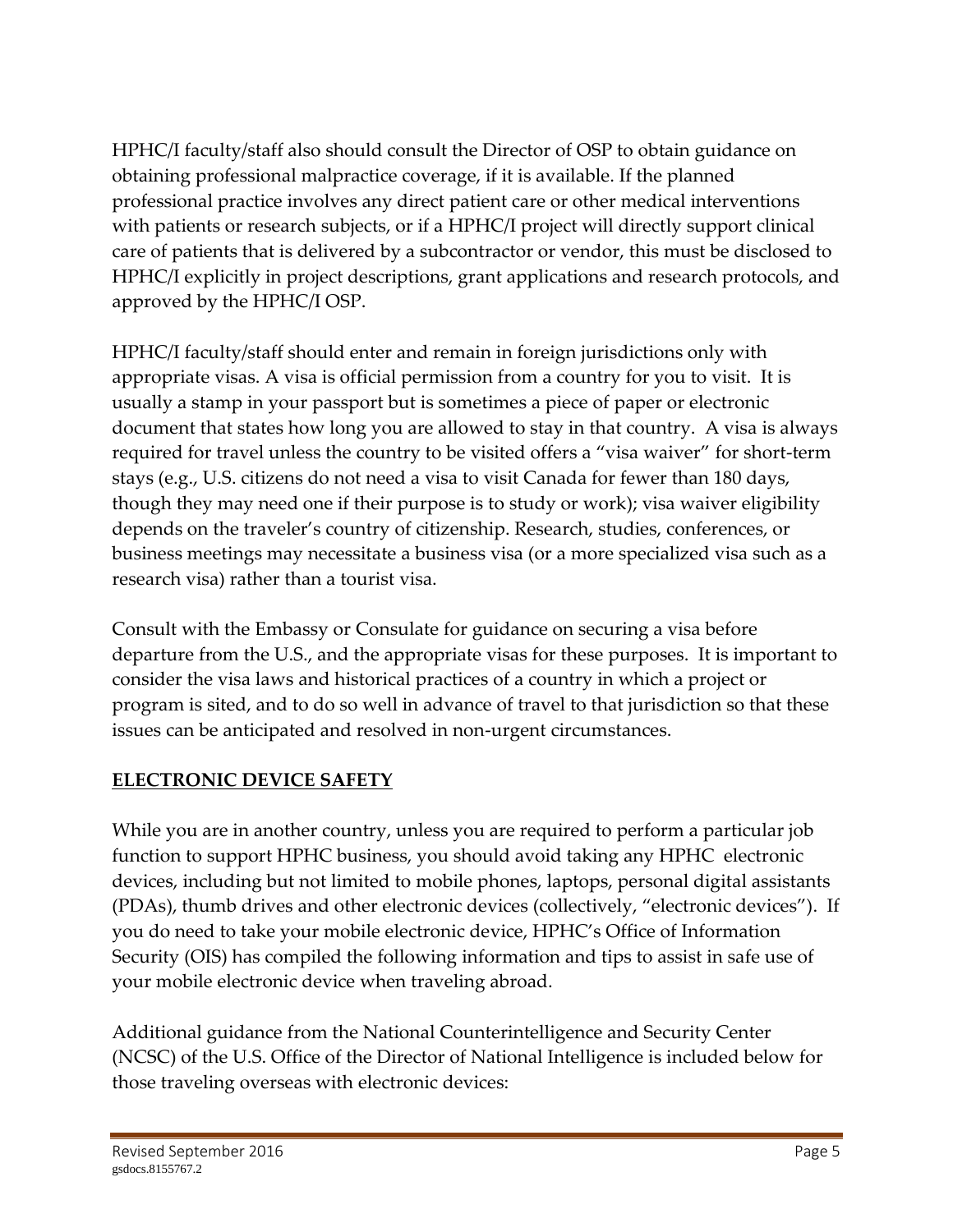#### **YOU SHOULD KNOW:**

- In most countries you have no expectation of privacy in Internet cafes, hotels, offices, or public places. Hotel business centers and phone networks are regularly monitored in many countries. In some countries, hotel rooms are often searched.
- All information you send electronically by fax machine, PDAs, computer, or telephone – can be intercepted. Wireless devices are especially vulnerable.
- Security services and criminals can track your movements using your mobile phone or PDA and can turn on the microphone in your device even when you think it's off. To prevent this, remove the battery.
- Security services and criminals can also insert malicious software into your device through any connection they control. They can also do it wirelessly if your device is enabled for wireless. When you connect to your home server, the "malware" can migrate to your business, agency, or home system, can inventory your system, and can send information back to the security service or potential malicious actor.
- Malware can also be transferred to your device through thumb drives (USB sticks), computer disks, and other "gifts."
- Transmitting sensitive government, personal, or proprietary information from abroad is therefore risky.
- Corporate and government officials are most at risk, but don't assume you're too insignificant to be targeted.
- Foreign security services and criminals are adept at "phishing" that is, pretending to be someone you trust in order to obtain personal or sensitive information.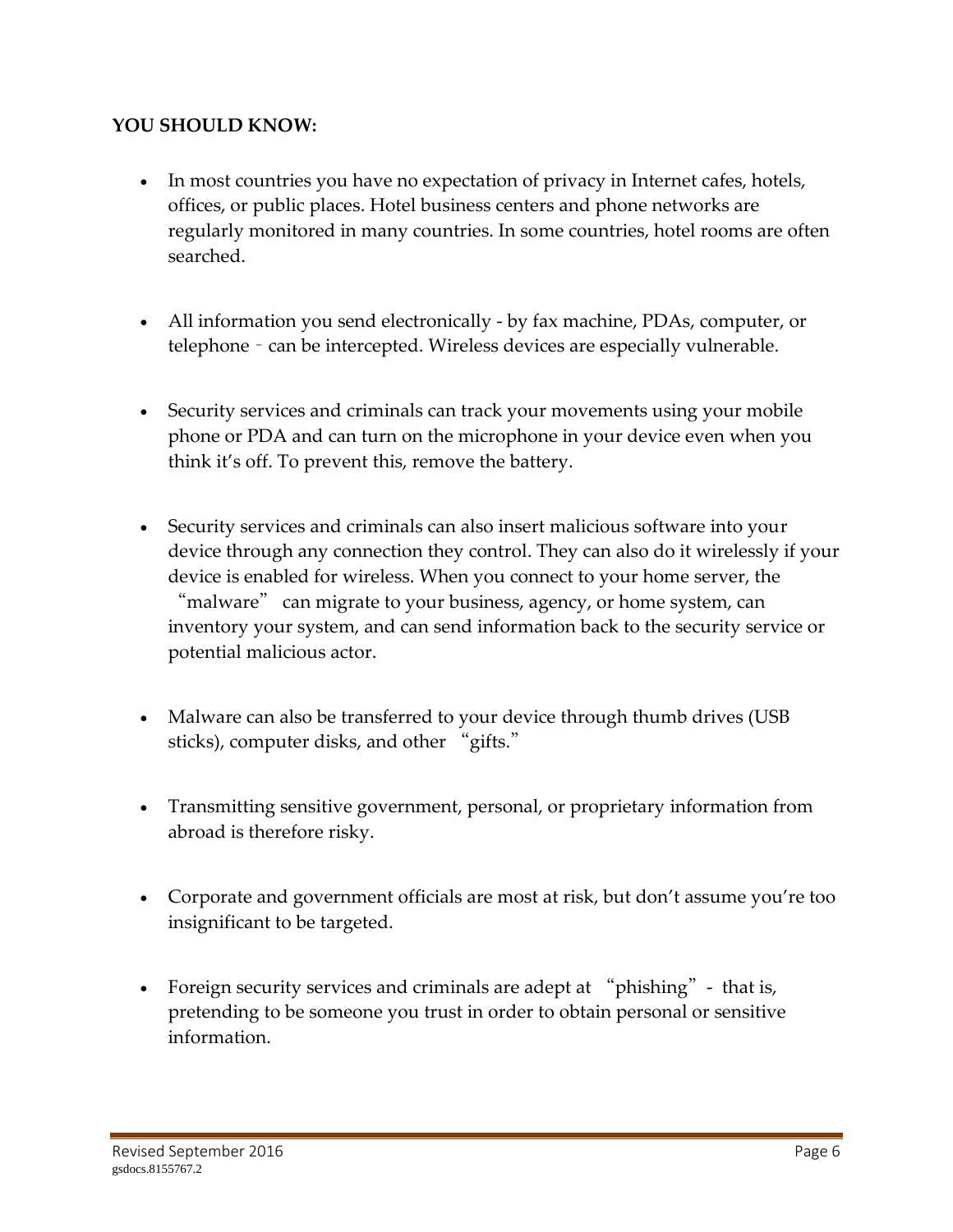If a customs official demands to examine your device, or if your hotel room is searched while the device is in the room and you're not, you should assume the device's hard drive has been copied.

### **BEFORE YOU TRAVEL:**

- If you can do without the device, don't take it.
- Don't take information you don't need, including sensitive contact information. Consider the consequences if your information were stolen by a foreign government or competitor.
- Back up all information you take; leave the backed-up data at home.
- If feasible, use a different mobile phone or PDA from your usual one and remove the battery when not in use. In any case, have the device examined by OIS when you return.
- Seek official cyber security alerts from: [www.onguardonline.gov](http://www.onguardonline.gov/) and [www.us](http://www.us-cert.gov/ncas/tips)[cert.gov/cas/tips](http://www.us-cert.gov/ncas/tips)

### **PREPARE YOUR DEVICE:**

- Create a strong password (numbers, upper and lower case letters, special characters – at least 8 characters long). Never store passwords, phone numbers, or sign-on sequences on any device or in its case.
- Change passwords at regular intervals (and as soon as you return).
- Download current, up-to-date antivirus protection, spyware protection, OS security patches, and a personal firewall.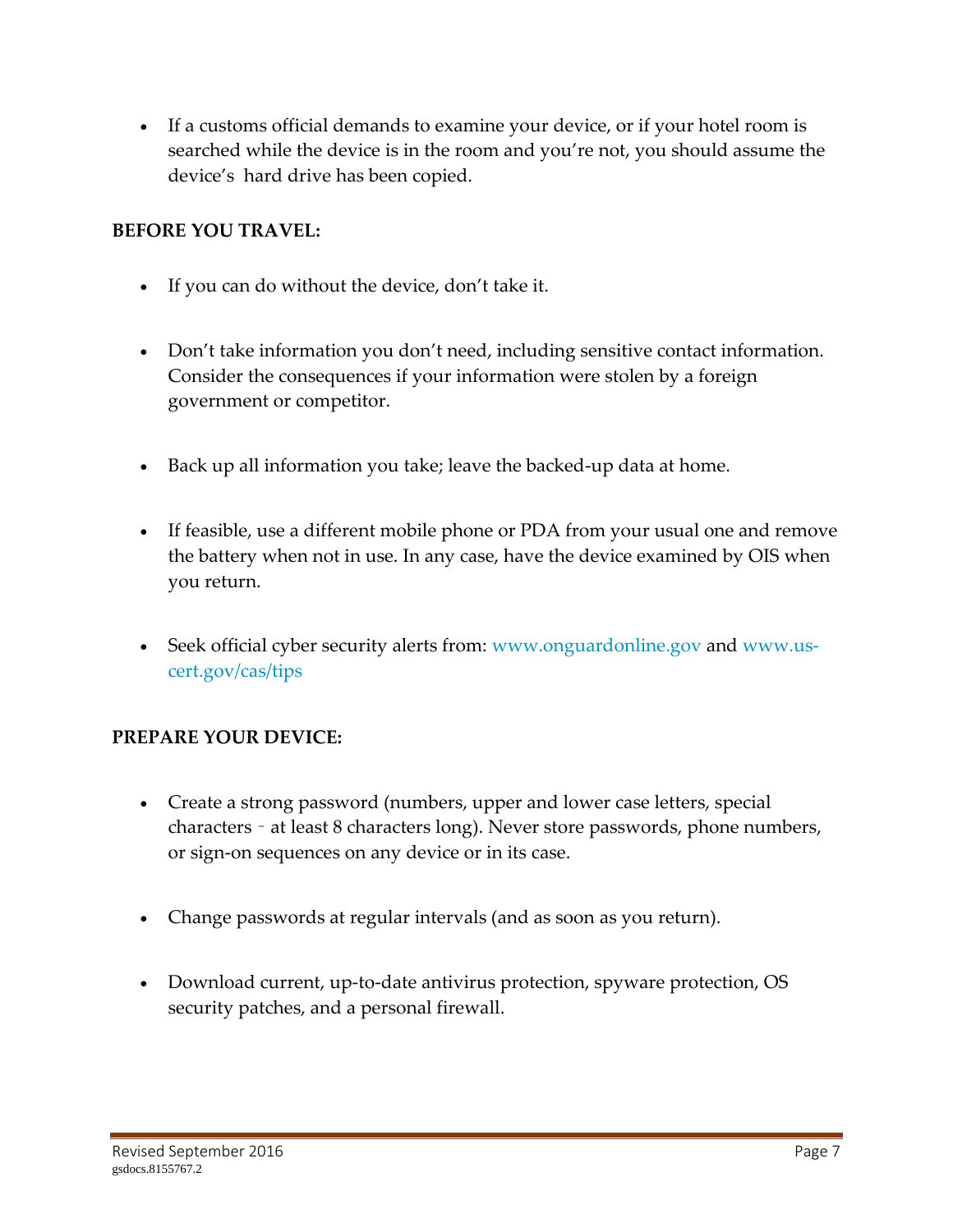- Encrypt all sensitive information on the device. (But be warned: In some countries, customs officials may not permit you to enter with encrypted information.)
- Update your web browser with strict security settings.
- Disable infrared ports and features you don't need.

#### **WHILE YOU'RE AWAY;**

- Avoid transporting devices in checked baggage.
- Use digital signature and encryption capabilities when possible.
- Don't leave electronic devices unattended. If you have to stow them, remove the battery and SIM card and keep them with you.
- Don't use thumb drives given to you they may be compromised. Don't use your own thumb drive in a foreign computer for the same reason. If you're required to do it anyway, assume you've been compromised; have your device cleaned as soon as you can.
- Shield passwords from view. Don't use the "remember me" feature on many websites; re-type the password every time.
- Be aware of who's looking at your screen, especially in public areas.
- Terminate connections when you're not using them.
- Clear your browser after each use: delete history files, caches, cookies, URL, and temporary internet files.